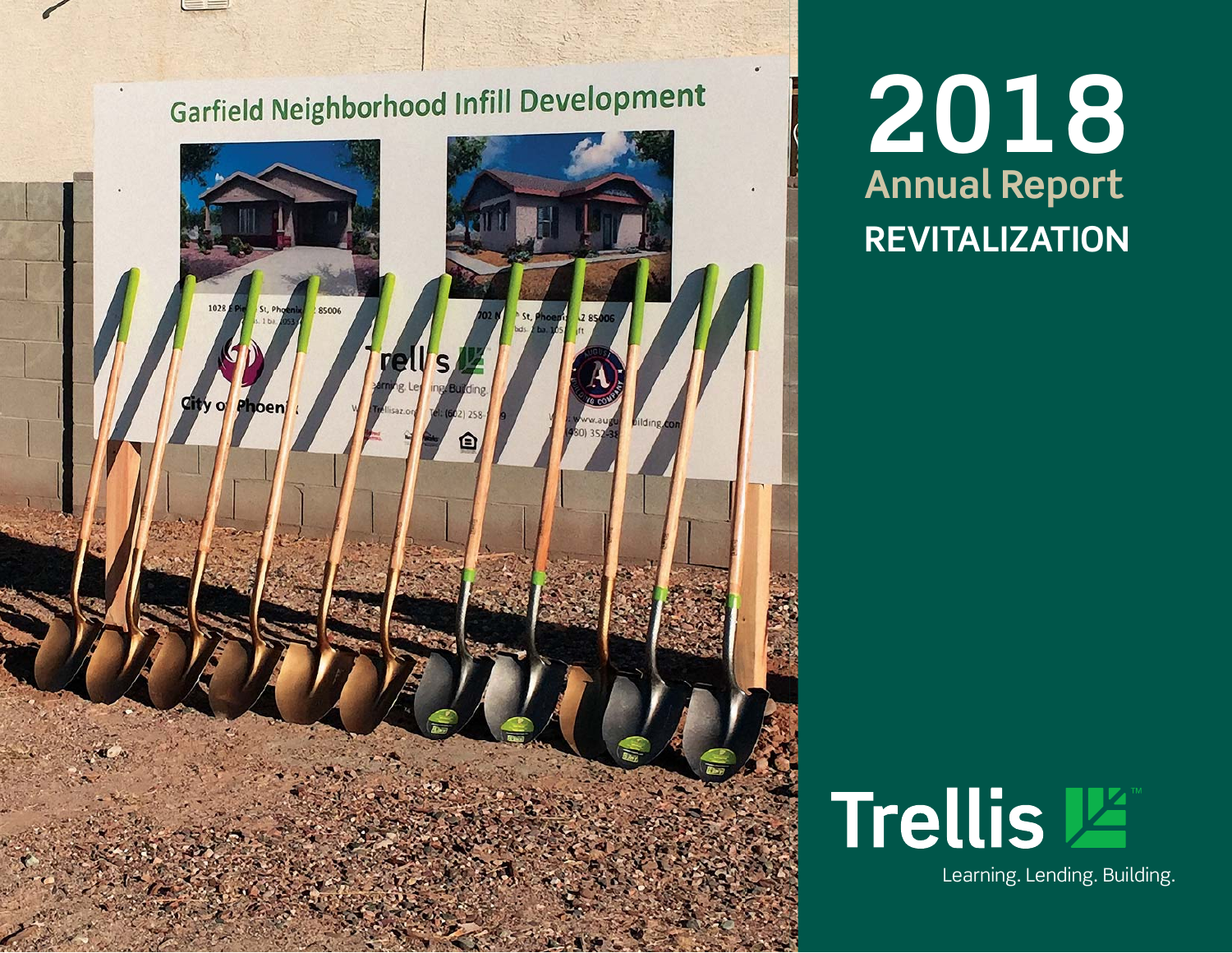#### **2018 Letter from the President & CEO**  REVITALIZATION

**In 1975 Trellis was incorporated as Neighborhood Housing Services of Phoenix with a mission to revitalize neighborhoods. For 43 years Trellis has brought residents and the community to the table to transform impoverished neighborhoods into economically viable and healthy communities**. Those of you who have followed our efforts know that we started in the **Coronado** neighborhood and, over the years, have worked extensively in Garfield to improve the physical environment—as well as help create wealth and open opportunities for residents. In 2018 we stepped up our efforts on the commercial corridor that lies between these two neighborhoods. This targeted revitalization is a critical part of our community development work and is instrumental in the overall neighborhood revitalization of these two communities.

Working collaboratively with *Local Initiatives Support Corporation*, the *Phoenix Community Alliance*, the *City of Phoenix* and *Banner University Medical Center and with local and national financial* contributors—including *JP Morgan Chase*, *Wells Fargo* and the *Federal Home Loan Bank of San Francisco*—has enabled Trellis to make great strides in revitalizing what we are calling the *Miracle Mile on McDowell Road.*

To this end, a branding campaign and logos have been developed for this area. Regularly scheduled neighborhood clean-ups have brought out active volunteers and an active social media presence has engaged followers and supporters. The monthly revitalization committee meetings see up to three dozen corporate, nonprofit, small business, local government and resident attendees and, City-owned parking-lot signage has been obtained. We've also seen active participation by the corridor businesses in the *Local First Fall Festival* that featured over 200 vendors and thousands of participants. Additionally, local businesses were introduced to lenders and participated in financing workshops. Much-needed shade trees were planted!

**And, that's only the beginning.** Up-coming plans include: mural projects, whitebox treatments for vacant storefronts, alley lighting and signage, special events, and capital improvements. Even a community celebration is in the works.

Trellis believes that if a neighborhood's business district is strong, the surrounding neighborhood benefits through economic opportunities, entry-level jobs, workforce training and convenient access to goods and services for residents. We truly believe that the *Miracle Mile on McDowell Road* commercial corridor is primed to become a thriving main-street destination and provide Phoenix neighbors with a vibrant mix of walkable, community-driven services.

Trellis continued to bring our core programs of homeownership counseling and education, financial access, and neighborhood developments to the community. We are currently working on the development of a possible dozen new, single-family homes in the Garfield neighborhood, and a total of 20 new townhomes along the *West Camelback Corridor*—in close proximity to the 19th Avenue and Camelback light rail station. We submitted our firstever Low Income Tax Credit Application for the developments of 40 lease-to-own townhomes in the *Sunnyslope Community* and began pre-development work for the creation of approximately 40 homes on property owned by Trellis in *South Phoenix*. Trellis will continue to re-energize our clients by growing our *Financial Coaching* program that helps our clients turn financial knowledge into positive financial behaviors.

We said farewell to 2018 on sound financial footing and are optimistically looking forward to 2019 and the prospect of even greater economic impacts for homeowners, neighborhoods and the communities in which we work.

Patricia Garcia Duarte, President & CEO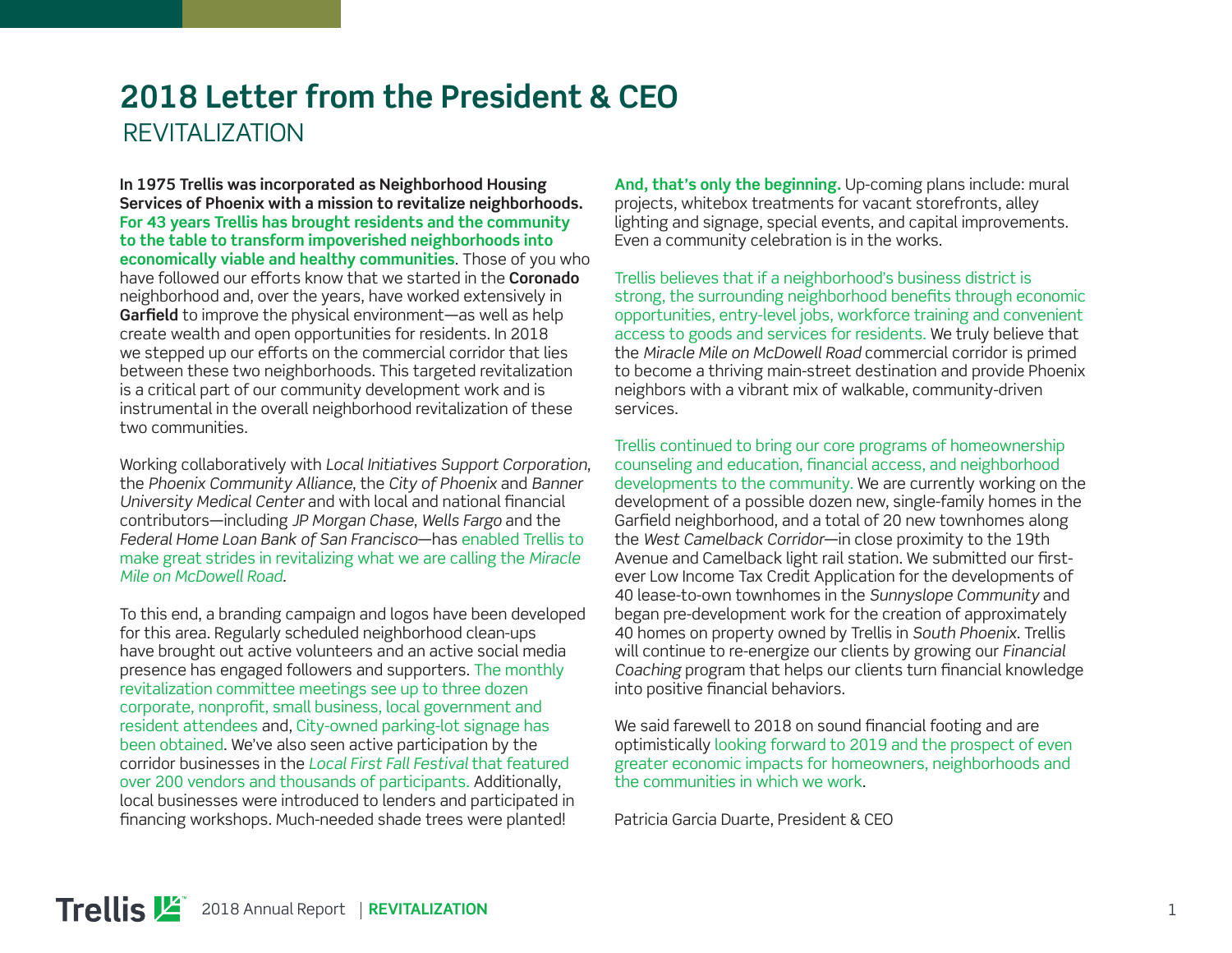#### **2018 IMPACT**



**87** new homeowners were created.

**1,124**

were assisted with housing advice, education and coaching.

## **\$5.8 MM**

in mortgage financing provided.

**5** new homes built.

#### **TRELLIS' IMPACT FROM 1975 TO 2018:**



**3,571**  families were helped to purchase their first home.

**316**  homes built or

rehabilitated.

**42,221** 

Number of families or individuals educated or counseled in financial management and/or how-to-buy a home.



## **\$149MM**

Originated and/or facilitated more than 2,000 mortgage loans totaling \$149MM.

**4,800** 

struggling homeowners were saved from foreclosure.

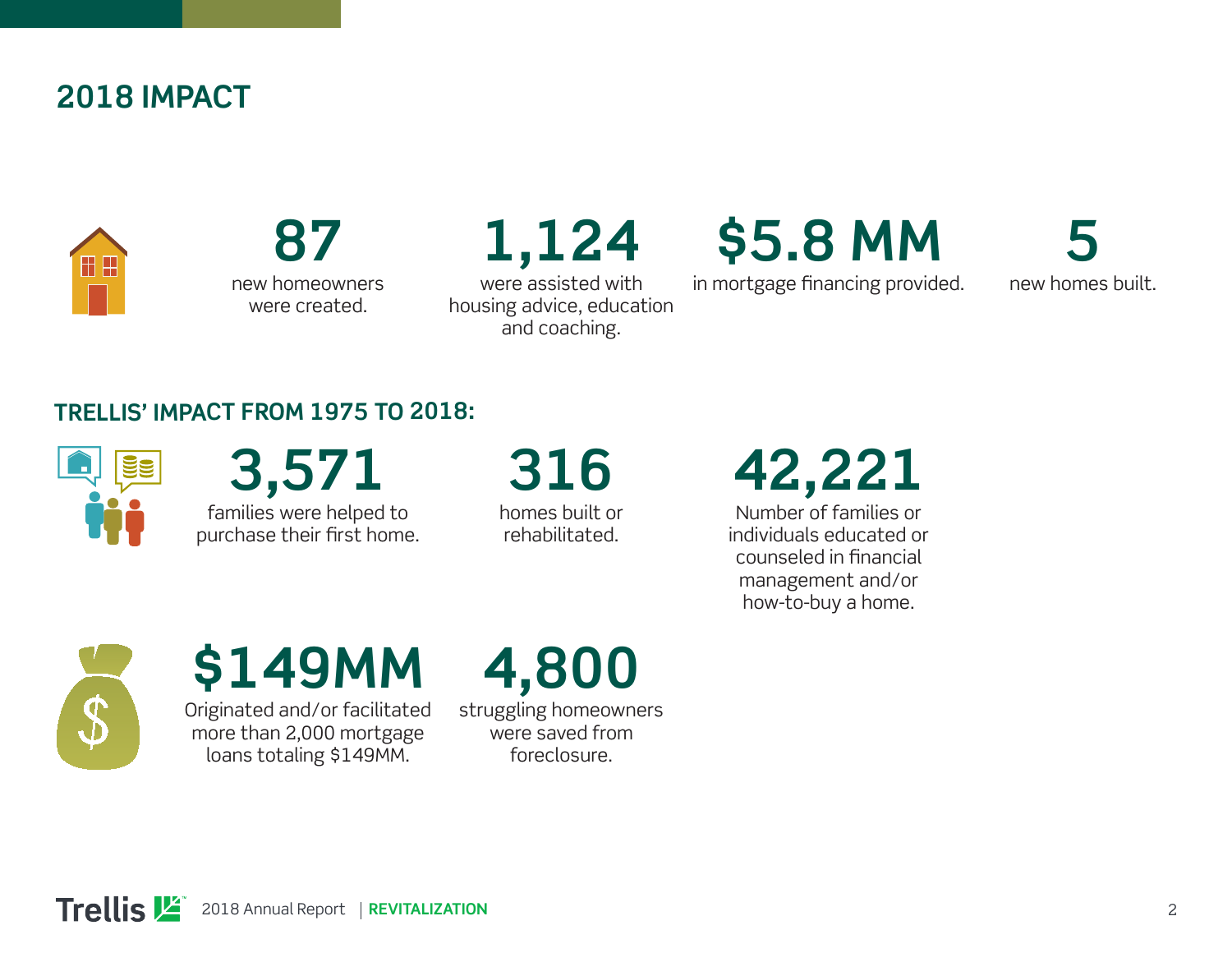#### **BY THE NUMBERS**

#### **DEMOGRAPHICS: WHO ARE OUR CLIENTS? TOTAL: 1,124** in 2018

**GENDER**

**59%**

Female

**41%** Male

**HOUSEHOLD 28%** Female-single parent

**29%** Married with children

#### **WHERE TRELLIS CLIENTS LIVE:**



#### **INCOME: Nearly 79% are low-moderate income, based on HUD criteria**

(2018: Family of 4 = at or below \$55,300)



**AGE 7.3%** 18 - 23 **54.5%** 25 - 44 **24.6%** 45 - 64

#### **EMPLOYERS:**



- Healthcare Support
- Office and Administrative Support
- Business and Financial
- Education, Training and Library
- Food Preparation and Serving
- Transportation and Material Moving

#### **FINANCIAL COACHING:**

**49 points** Average Credit Score Improvement

**\$4,419** Average Increase in Savings

**\$2,461** Average Debt Reduction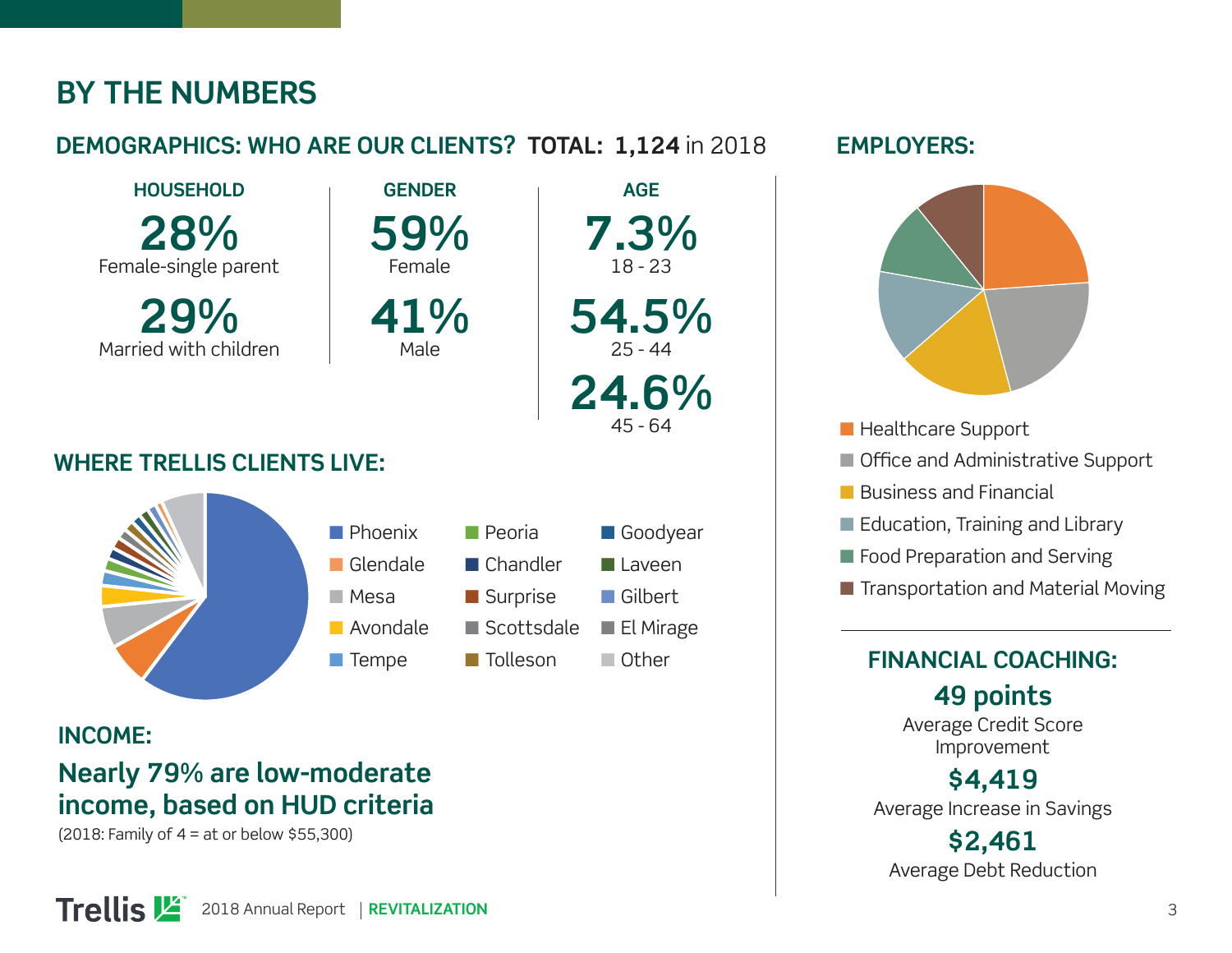### **CONTRIBUTORS**

#### **\$100,000+**

NeighborWorks America Freddie Mac JPMorgan Chase Foundation

#### **\$50,000- \$75,000**

Arizona Community Foundation & Phoenix IDA Wells Fargo Foundation State Farm Banner University Medical Center Local Initiative Support Corporation (LISC)

#### **\$10,000 - \$40,000**

Federal Home Loan Bank of San Francisco/AHEAD Bank of America Johnson Bank BBVA Compass Bank National Bank of Arizona Northern Trust Bank

Alliance Bank

#### **\$7,500 AND UNDER**

Thunderbird Charities /Mutual of Omaha Bank US Bank NNA Fund Mutual of Omaha Bank Bank of Arizona First Bank BMO Harris Chase Bankers Trust BBVA Compass City of Avondale Arizona Central Credit Union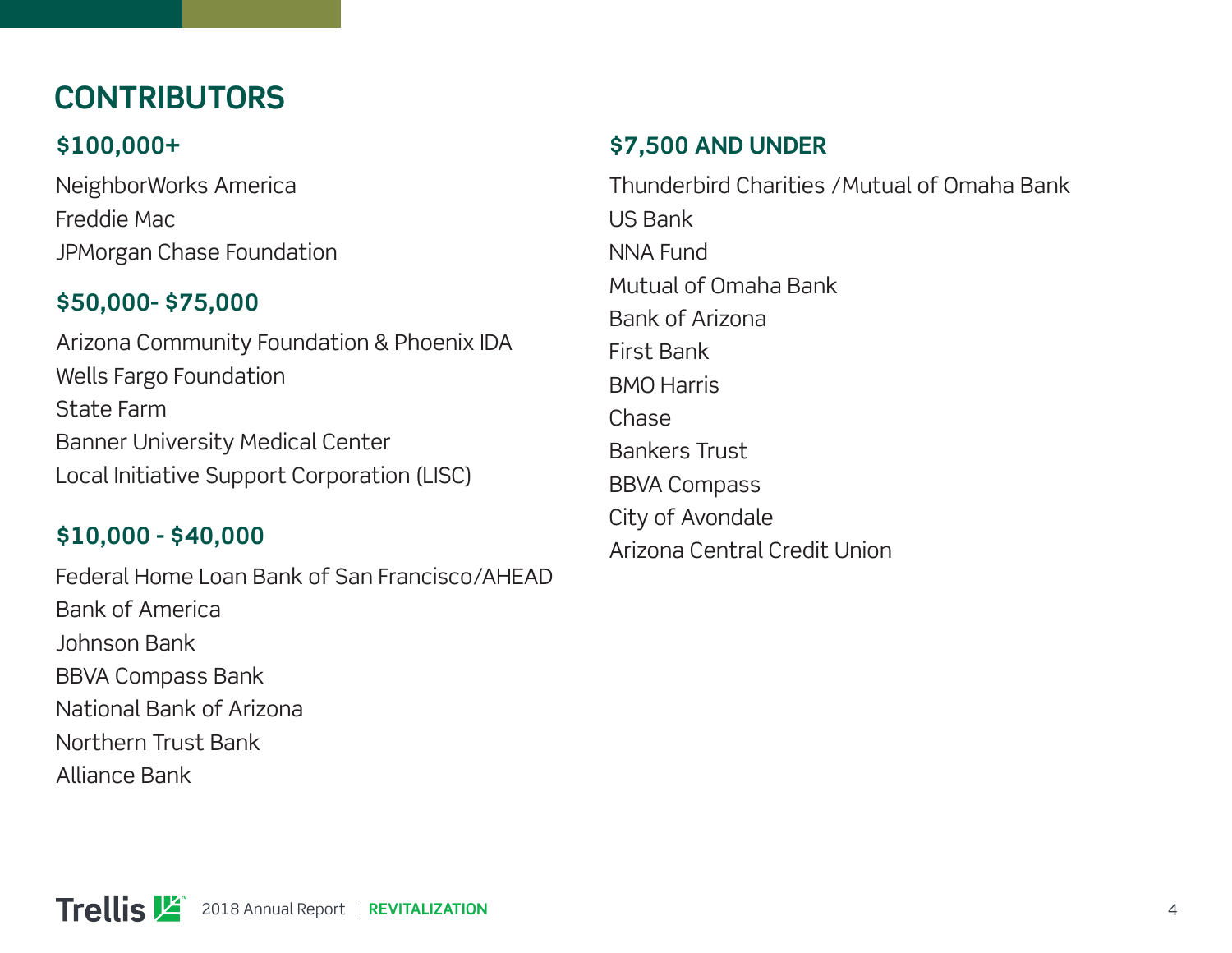#### **INDIVIDUAL DONORS**

Stephen Anderson Arizona Gives Day Frank Barrios Marcia Busching Reid Butler Ed Celaya Angelo Chin Foo CJ Hager Mark Hager Patricia Garcia Duarte Abraham James III Joel McCabe Ramona Martinez Robert (Bob) Parsons Art Perez Alicia Ruiz Claudia Shultz David Schwake Kate Wells United Way Valley of the Sun Donors

### **CONTRIBUTORS 2018 BOARD OF DIRECTORS**

#### **TRELLIS**

Dave Brown Marcia Busching Reid Butler Elizabeth Chavez Angelo Chin Foo Elora Diaz CJ Hager Abraham James III Christoph Kaiser Ramona Martinez (Secretary) Gina Montes (Vice Chair) Robert (Bob) Parsons (Treasurer) Art Perez (Chair) Alicia Ruiz Sima Thakkar Kate Wells

#### **TRELLIS COMMUNITY DEVELOPMENT**

Reid Butler Elizabeth Chavez Alicia Ruiz (Vice Chair) Bill Scheel (Chair) David Schwake (Treasurer) Chester Seabury (PhD) (Secretary) Hugo Tapia (PhD)

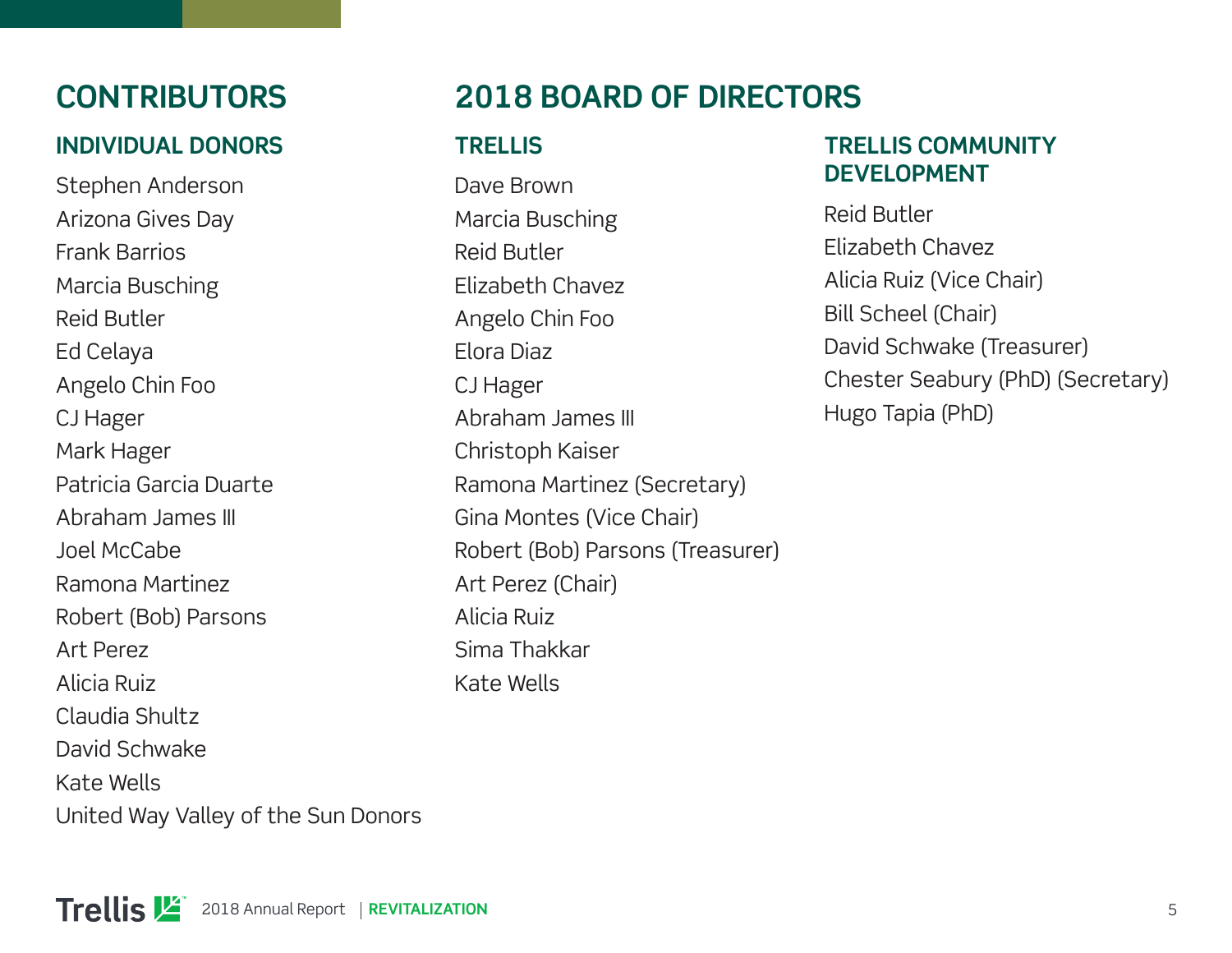#### **PHOTO HIGHLIGHTS**



Staff members at an outreach event help raise awareness of Trellis programs and services.



Wells Fargo presents a check to Trellis and *The McDowell Road Revitalization Committee* for its work along the *Miracle Mile*.



Maribell Valdez - the first Trellis *Home Advisor* to obtain her **HUD Certified Housing** *Counseling* Certification.



Just before his two-year homeownership anniversary, Mr. Torres, a Trellis client, shares his story with a group of social workers.



Trellis clients participate in one of Trellis' *Financial Coaching* classes.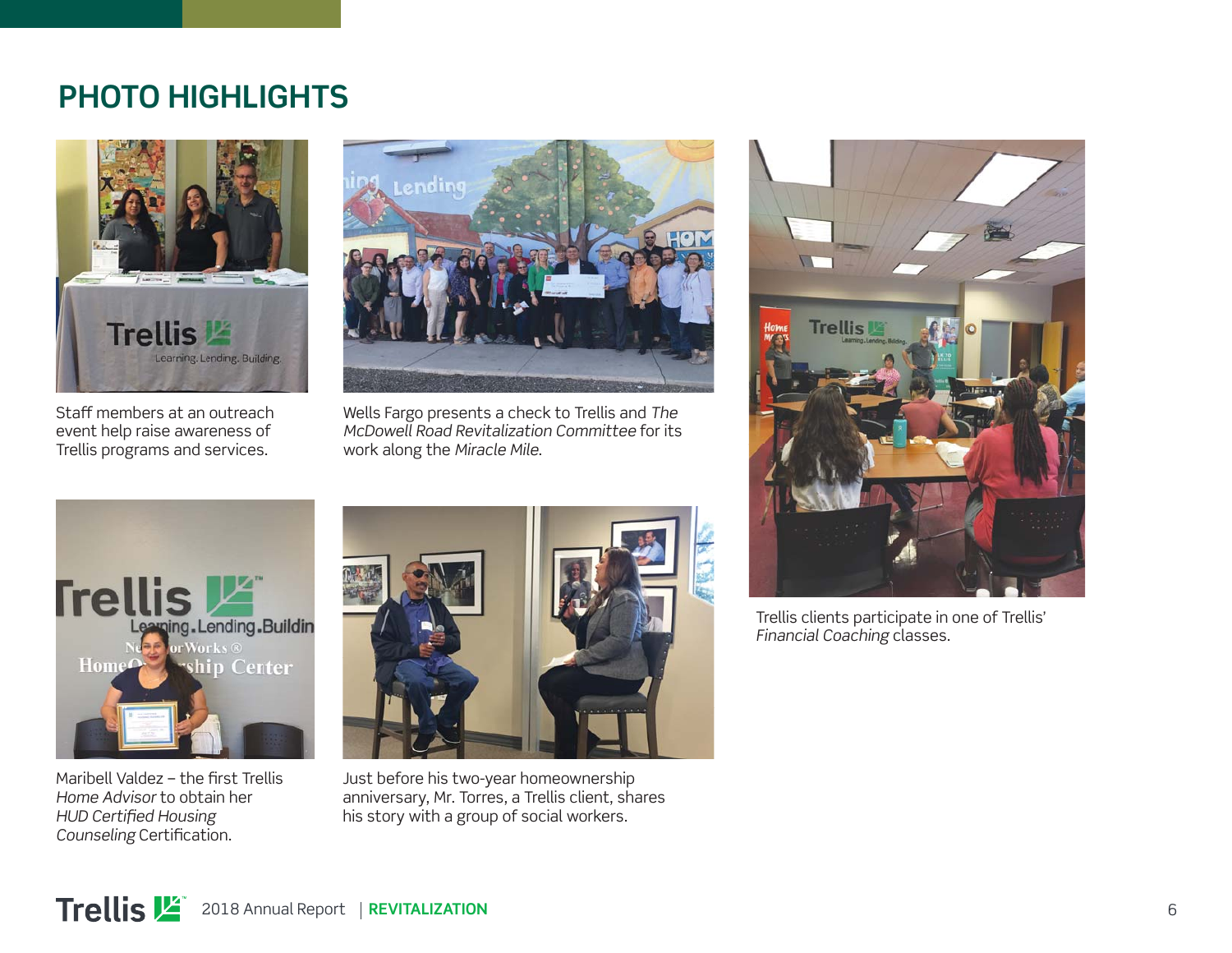| <b>2018 FINANCIALS</b>         |
|--------------------------------|
| <b>Consolidated Statements</b> |
| of Activities                  |

| <b>SUPPORT AND REVENUE</b>              | 12/31/18     | 12/31/17     |
|-----------------------------------------|--------------|--------------|
| Public Support                          |              |              |
| Government grants                       | \$588,909    | \$883,537    |
| Non-government grants and contributions | 606,333      | 694,155      |
| Contributions in-kind                   | 172,091      | 59,660       |
| <b>TOTAL SUPPORT</b>                    | 1,367,333    | 1,637,352    |
| Revenue                                 |              |              |
| Fees                                    | 484,469      | 883,213      |
| Interest income on mortgages            | 221,625      | 176,385      |
| Net sales of property inventory         | 23,496       | 35,962       |
| Investment income                       | 1,660        | 1,110        |
| Other revenue                           | 91,036       | 75,293       |
| <b>TOTAL REVENUE</b>                    | 822,286      | 1,171,963    |
| TOTAL SUPPORT AND REVENUE               | 2,189,619    | 2,809,315    |
| <b>EXPENSES</b>                         |              |              |
| Program Services                        |              |              |
| Home buyer counseling and education     | 424,179      | 585,674      |
| Loan services                           | 544,597      | 747,698      |
| Affordable housing development          | 414,460      | 383,317      |
| Neighborhood revitalization             | 67,084       | 40,461       |
| La Ciudad, LLC                          | 104,828      | 120,975      |
| TOTAL PROGRAM SERVICES                  | 1,555,148    | 1,878,125    |
| <b>Supporting Services</b>              |              |              |
| Management and general                  | 446,750      | 927,452      |
| Resource development                    | 54,173       | 49,003       |
| TOTAL SUPPORTING SERVICES               | 500,923      | 976,455      |
| <b>TOTAL EXPENSES</b>                   | 2,056,071    | 2,854,580    |
| <b>OTHER CHANGES IN NET ASSETS</b>      |              |              |
| Gain on sale of assets                  | 46,851       | 102,504      |
| <b>CHANGE IN NET ASSETS</b>             | 180,399      | 57,239       |
| NET ASSETS, BEGINNING OF YEAR           | 10,580,315   | 10,523,076   |
| <b>NET ASSETS, END OF YEAR</b>          | \$10,760,714 | \$10,580,315 |

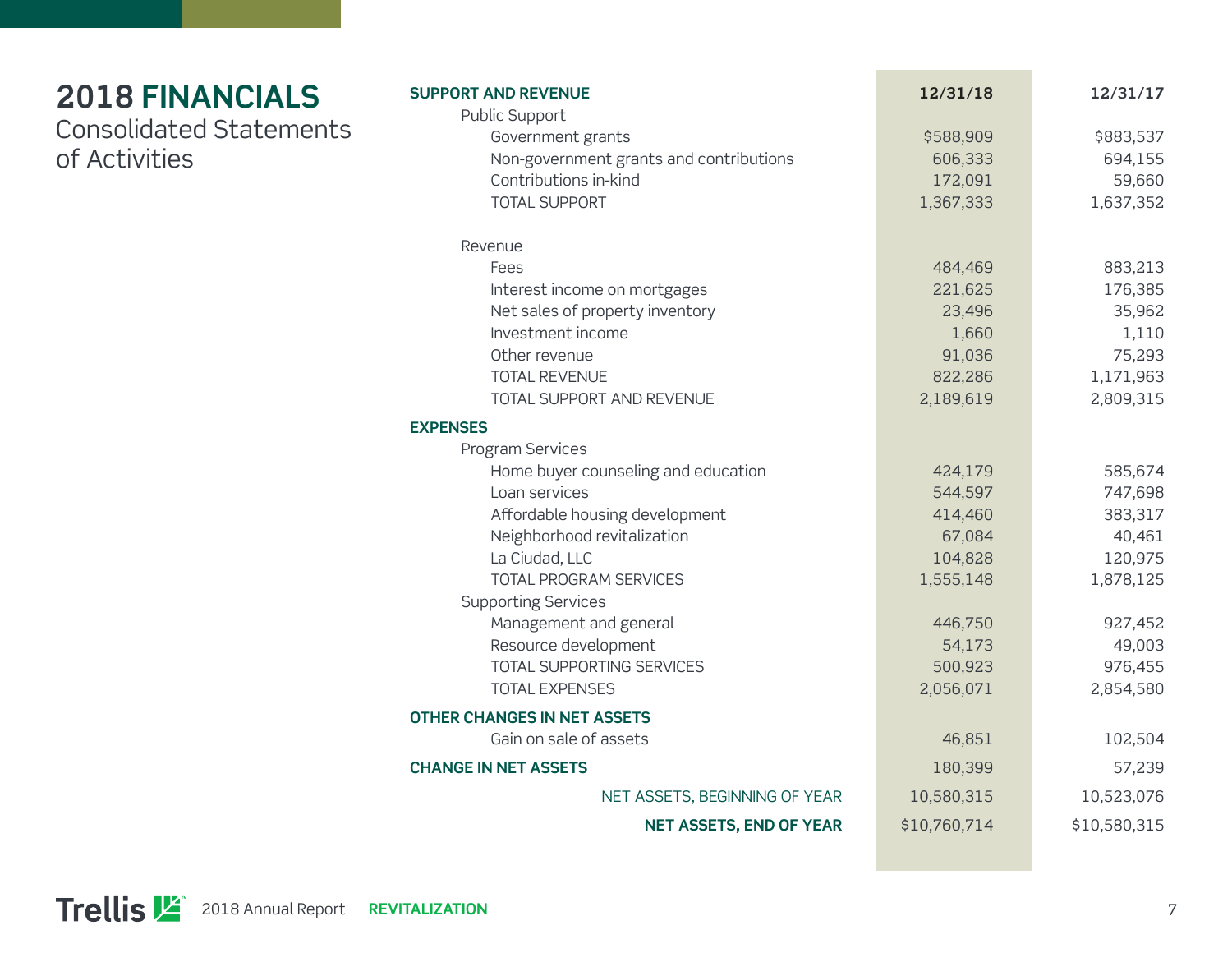#### **2018 FINANCIALS** Consolidated Statements of Financial Position

| <b>ASSETS</b>                             | 12/31/18     | 12/31/17     |
|-------------------------------------------|--------------|--------------|
| <b>CURRENT ASSETS</b>                     |              |              |
| Cash and cash equivalents                 | \$3,941,491  | \$2,948,510  |
| Restricted cash                           | 237,822      | 236,958      |
| Promises to give                          | 100,000      | 100,000      |
| Government receivables                    | 40,856       | 60,322       |
| Mortgage loans receivable, current        | 144,757      | 122,398      |
| Note receivable, current                  |              | 235,490      |
| Other receivables                         | 35,752       | 39,010       |
| Prepaid expenses and deposits             | 79,721       | 88,338       |
| Property inventory                        | 2,591,242    | 2,914,117    |
| TOTAL CURRENT ASSETS                      | 7,171,641    | 6,710,500    |
| PROPERTY AND EQUIPMENT, net               | 2,011,381    | 2,166,101    |
| <b>OTHER ASSETS</b>                       |              |              |
| Mortgage loans receivable, net of current |              |              |
| portion and allowance                     | 5,329,213    | 4,511,054    |
| Investments                               | 81,725       | 70,494       |
| <b>TOTAL OTHER ASSETS</b>                 | 5,410,938    | 4,581,548    |
| <b>TOTAL ASSETS</b>                       | \$14,593,960 | \$13,458,149 |
| <b>LIABILITIES AND NET ASSETS</b>         |              |              |
| <b>CURRENT LIABILITIES</b>                |              |              |
| Accounts payable and accrued expenses     | \$164,242    | \$110,610    |
| Deferred revenue                          | 425,812      | 173,648      |
| Line of credit                            | 842,112      | 842,112      |
| Due to City of Phoenix                    | 58,334       | 58,334       |
| Deferred compensation liability           | 81,725       | 70,494       |
| Notes payable, current                    | 40,364       | 234,490      |
| TOTAL CURRENT LIABILITIES                 | 1,612,589    | 1,489,588    |
| NOTES PAYABLE, net of current portion     |              |              |
|                                           | 2,220,657    | 1,388,246    |
| <b>TOTAL LIABILITIES</b>                  | 3,833,246    | 2,877,834    |
| <b>NET ASSETS</b>                         |              |              |
| Without donor restrictions                | 8,309,787    | 7,992,845    |
| With donor restrictions                   | 2,450,927    | 2,587,470    |
| <b>TOTAL NET ASSETS</b>                   | 10,760,714   | 10,580,315   |